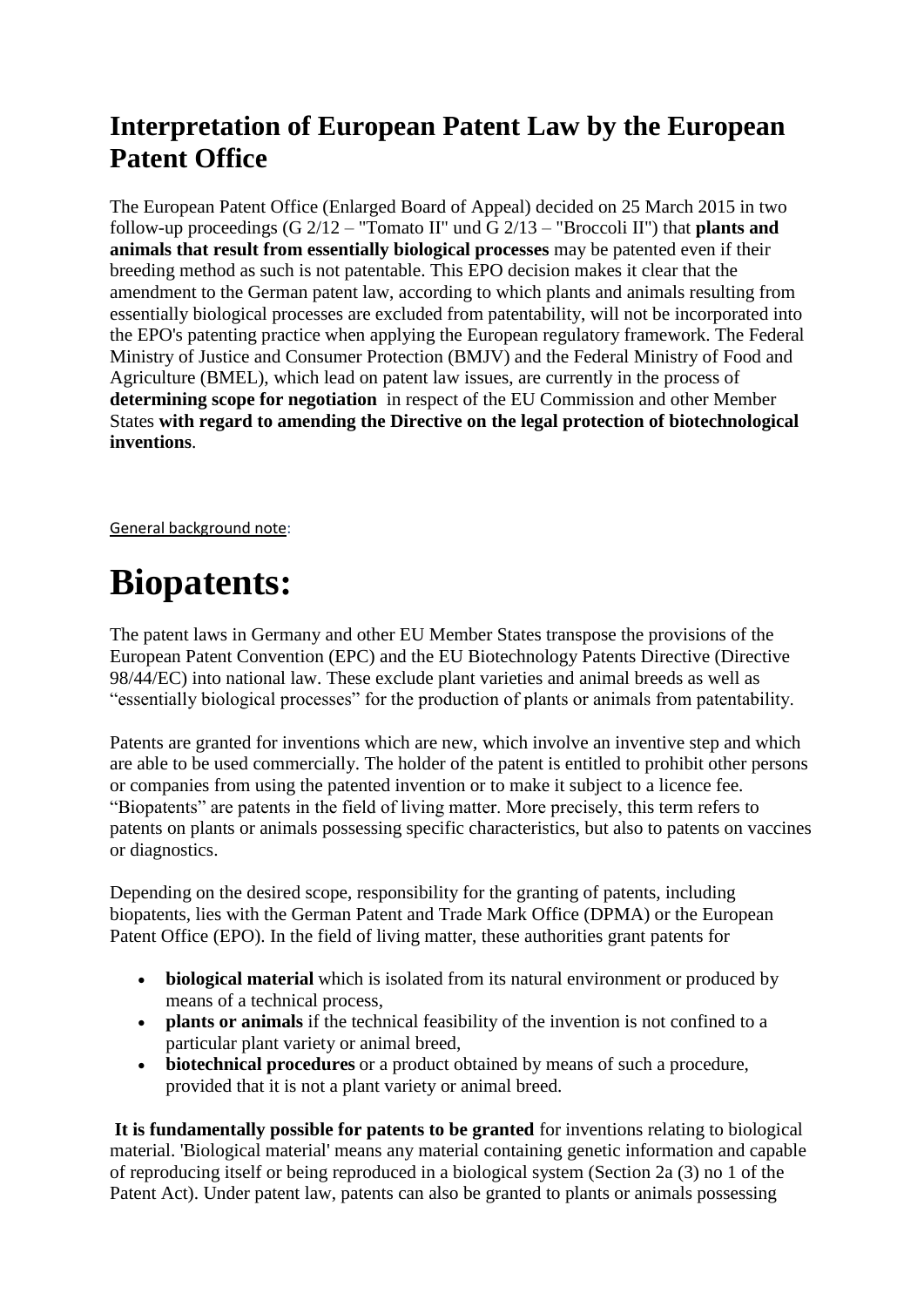characteristics modified by means of genetic engineering or other technical processes. Patent protection can also extend to the fruits of plants or to subsequent generations of animals (Section 9a of the Patent Act) and lead to licence fee obligations.

Patents are not granted for, among others, plant and animal varieties and essentially biological processes for the production of plants and animals and – in Germany – the plants and animals produced exclusively by such processes (Section 2a (1) no 1 of the Patent Act). These exclusions from patentability are due to the understanding that the continuous propagation of varieties and breeds represents a vital element of agriculture. Food security is dependent on constant access to a broad gene pool which should be restricted as little as possible by patents and other factors. From a patent law perspective, particularities in the field of plant breeding are taken into account by Section 11 no 2a of the Patent Act. This provision allows the use of biological material for breeding purposes in spite of any patents that may exist. The patent rights of the first breeder must only be considered when it comes to the exploitation of the products obtained through the further breeding.

### **Decision on the "Broccoli patent"**

With regard to the question as to what exactly can be understood by a non-patentable **"essentially biological process"** as compared to a patentable technical process, the EPO's Enlarged Board of Appeal announced on 9 December 2010 in its two key decisions G 1/08 (Tomato I) and G 2/07 (Broccoli I) that the mere use of technical steps to enable or assist essentially biological processes does not make them patentable.

The EPO's Enlarged Board of Appeal decided that classical breeding processes based on crossing and selection – including marker-assisted selection – fall under the exceptions to patentability under Article 53(b) of the European Patent Convention (EPC). The "Broccoli patent" is a patent on a specific variety of broccoli containing a particularly high level of glucosinolates, i.e. mustard oils which studies suggest can help reduce the risk of cancer. The patent protected a selection process to produce this broccoli variety. This process is characterised by determining the desired genes in the genotype and marking them with socalled genetic markers. The plants with the relevant properties are then selected with the help of the marker genes and used for breeding purposes.

Technical procedural steps used, e.g. a molecular marker, continue to be patentable as such. On the basis of this decision, the patent holders withdrew their process claims from their patent.

### **Amendment to the German Patent Act**

The Biotechnology Patents Directive does not clearly indicate whether plants and animals produced exclusively by "essentially biological processes" are also excluded from patentability as products. In 2013, the German Bundestag amended the German Patent Act with the aim of fully enforcing the whole purpose of the Biotechnology Patents Directive, i.e. the exclusion of traditional breeding methods from patentability, and of preventing an evasion of the law to the disadvantage of breeders and farmers. To clarify the precise meaning of the Biotechnology Patents Directive, section 2a (1) no 1 of the Patent Act was amended to include the provision that plants and animals produced exclusively by such (essentially biological) processes are also excluded from patentability. This also applies to the material intended for their production such as seeds, semen, ova and embryos.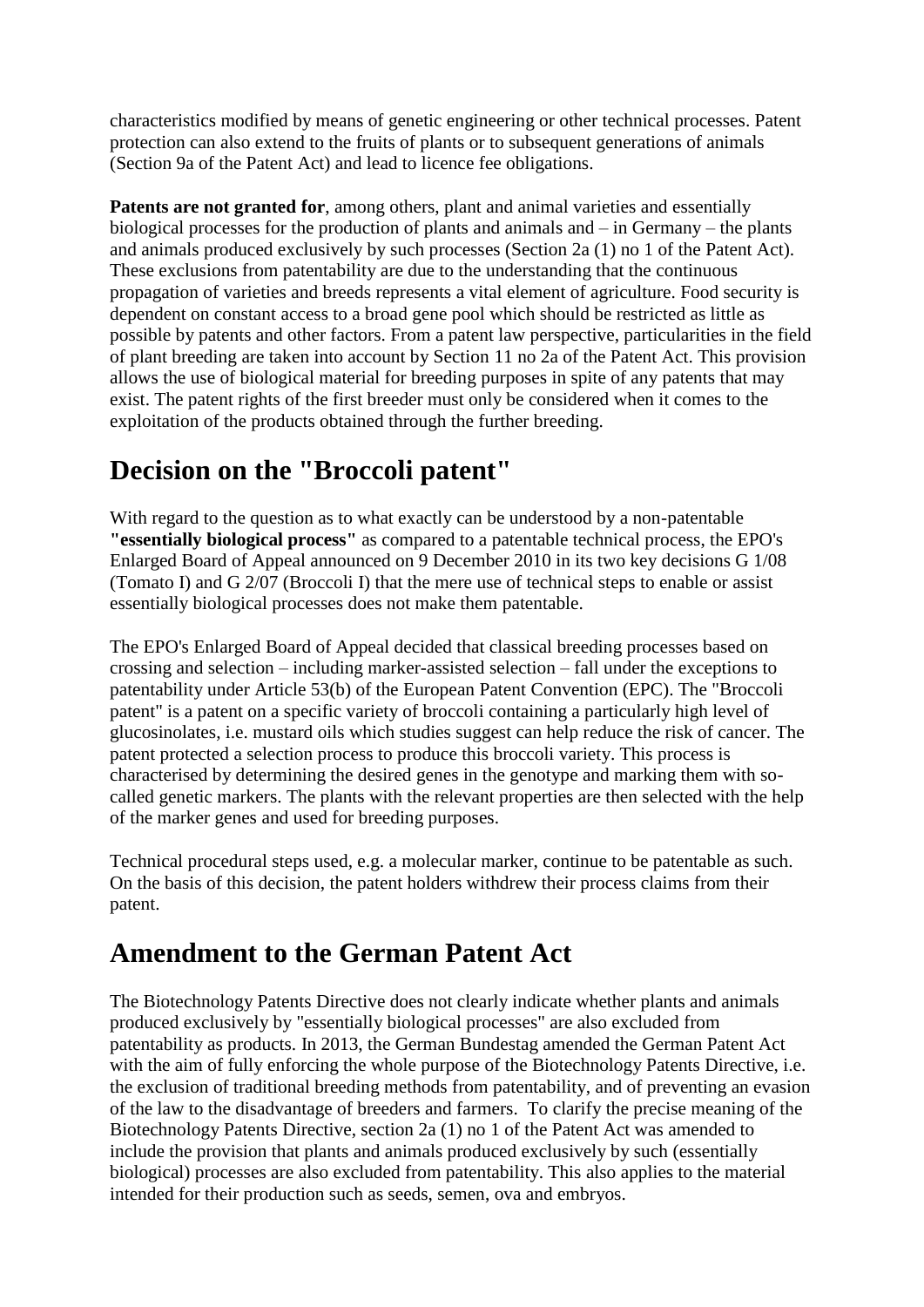The largely free access to genetic resources is a basic prerequisite for the work of breeders and farmers. In this light, the amendment to the German Patent Act, fully exhausting the national possibilities in respect of interpreting the EU Biotechnology Patents Directive, is an important first step, sending a signal in respect of European patent granting practice.

#### **Interpretation of European patent law by the European Patent Office**

The European Patent Office (Enlarged Board of Appeal) decided on 25 March 2015 in two proceedings (G 2/12 – "Tomato II" und G 2/13 – "Broccoli II") that **plants and animals that result from essentially biological processes** may be patented even if their breeding method as such is not patentable. This EPO decision makes it clear that the amendment to the German patent law according to which plants and animals resulting from essentially biological processes are excluded from patentability will not be incorporated into the EPO's patenting practice when applying the European regulatory framework. The Federal Ministry of Justice and Consumer Protection (BMJV) and the Federal Ministry of Food and Agriculture (BMEL), which lead on patent law issues, are currently in the process of determining the scope for negotiation that exists in respect of the EU Commission and other Member States with regard to amending the Directive on the legal protection of biotechnological inventions.

## **Biopatent monitoring**

With the help of biopatent monitoring, the Federal Office for Agriculture and Food (BLE) and the Federal Office of Plant Varieties (BSA), which have been charged with the patent research work for the Federal Ministry of Agriculture (BMEL), register and analyse the relevant patents in the fields of arable crops and farm animals. They sometimes have to deal with fundamental questions such as: In which fields are there a lot of patents? Where and how might intervention be necessary? Will it be sufficient to interpret the applicable patent law in a restrictive way? Are legislative changes required?

Wits its cross-party decision to exclude conventionally bred animals and arable crops from patenting, the German Bundestag asked the federal government in February 2012, inter alia, to establish a **national Biopatent Monitoring System** to be able to identify developments as early as possible and, in this connection, to submit a report every two years on the impact of the patent law in the field of biotechnology, e.g. with regard to sufficient technicity and on the impact in the field of plant and animal breeding.

The Federal Ministry of Justice and Consumer Protection (BMJV) leads on the federal government report due to its competence for patent law issues. The **BMEL Biopatent Monitoring System**, established in July 2012, is based on the relevant patent research and assessment work of the Federal Office of Plant Varieties (BSA) in the field of arable crops and of the Federal Office for Agriculture and Food (BLE) in the field of farm animals.

The first federal government report to the German Bundestag was adopted by the cabinet on 9 July 2014 and then submitted to the Bundestag (BT-Drs. 18/ 2119).

In the 2013 reporting period, the figures on patents granted, patent applications published and patents deserving observation are unspectacular. The monitoring is focused on patents granted as only these can have an impact on agriculture and breeding.